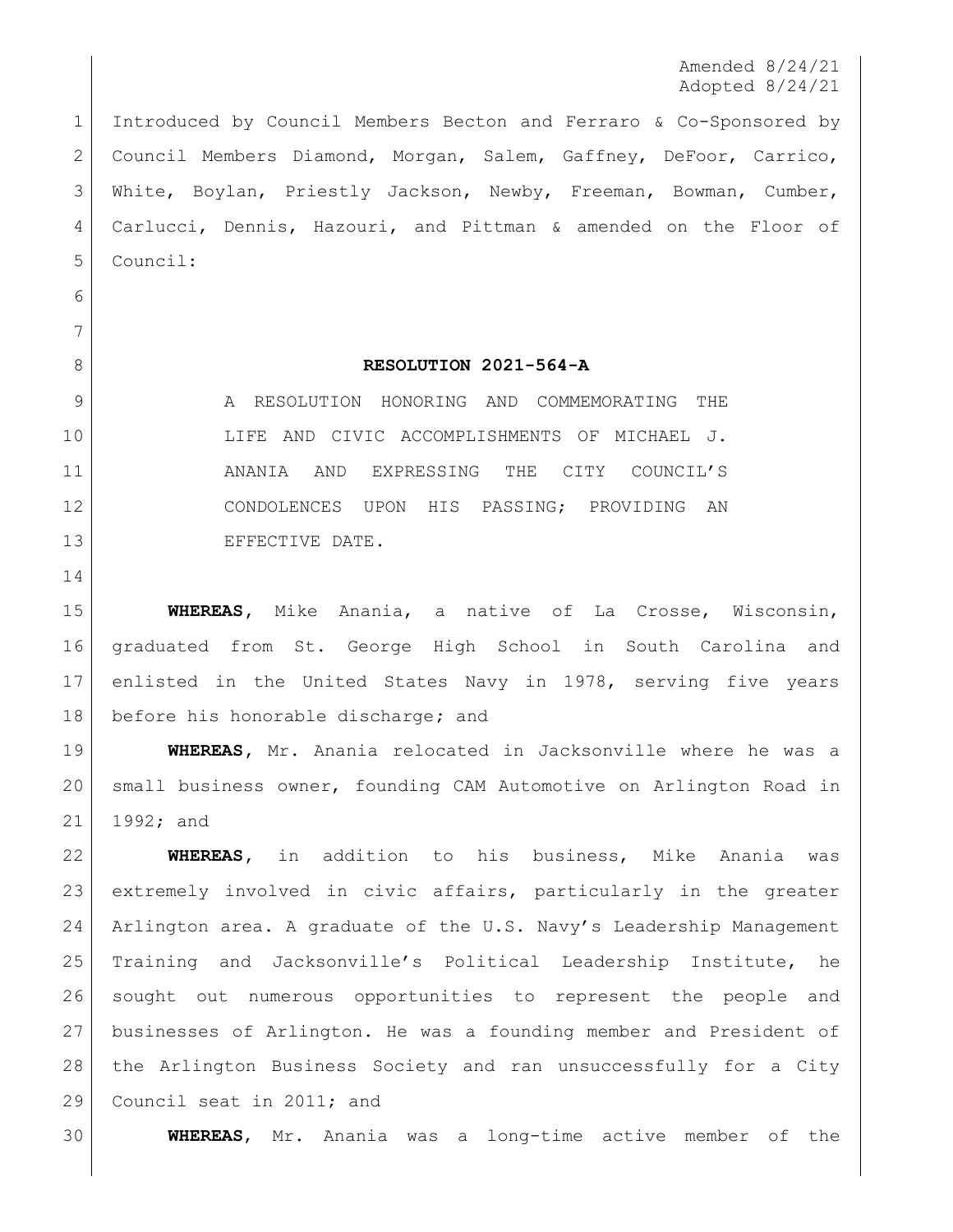Greater Arlington/Beaches Citizen Planning Advisory Committee (CPAC), served as CPAC Chairman from 2014 to 2016, and was Chair of the Present Land Use and Zoning Committee for the last 12 years. He was also a member of the City's Mobility Plan Task Force in 2010-11 and was Chairman of the 2030 Comprehensive Plan Greater Arlington-Beaches Community Vision Steering Committee in 2008-10; and

 **WHEREAS**, in his every undertaking, Mike Anania sought to fairly represent the best interests of the citizens of Arlington in the City's planning and development processes and to advocate forcefully and effectively for those interests with the City 11 administration, the City Council, the media, and other interested parties; and

 **WHEREAS**, it was with great sadness that the Council recently learned of Mr. Anania's untimely passing, and it wishes to express its condolences to his wife and business partner Patti Anania, their daughters Angela and Maria, and the rest of his extended 17 family; now therefore

**BE IT RESOLVED** by the Council of the City of Jacksonville:

 **Section 1.** The City Council hereby honors and commemorates the life and numerous civic accomplishments of Mike Anania and extends its sincere condolences to his family, friends and many admirers on the occasion of his untimely passing. His example of dedication to his community and his selfless involvement in civic affairs will stand as a testimony to his love of the Arlington area and the city as a whole. He will be greatly missed.

 **Section 2. Effective Date.** This Resolution shall become effective upon signature by the Mayor or upon becoming effective 28 without the Mayor's signature.

Form Approved:

31 | /s/ Margaret M. Sidman